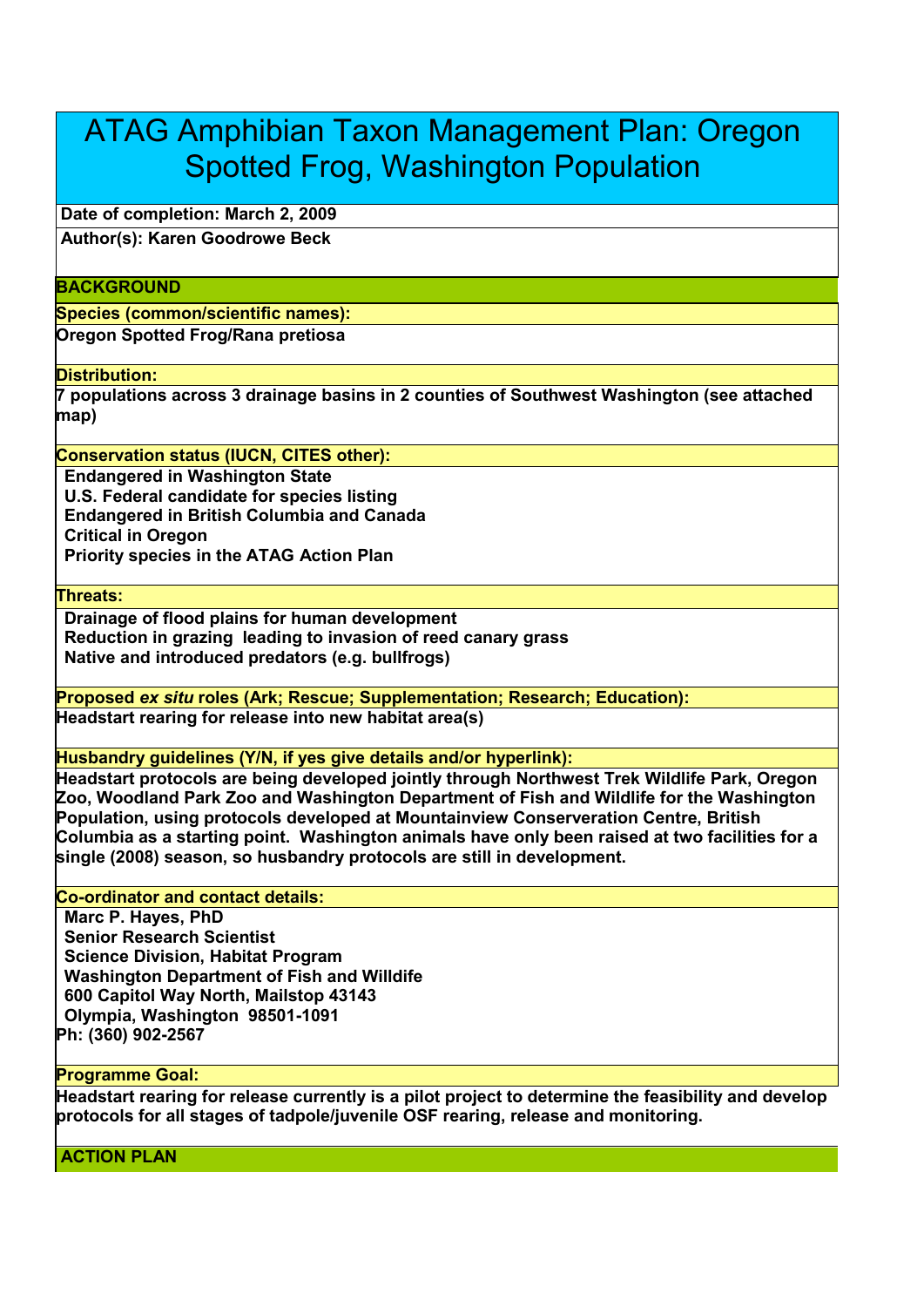*Ex situ* **population management**

**Current population (no. of individuals and/or institutions):**

**For the Washington State population of OSF, there are 3 facilities participating in head start rearing: Northwest Trek Wildlife Park, Oregon Zoo and Woodland Park Zoo.** 

**Target population (no. of individuals and/or institutions):**

**At this time, no permanent ex situ population is proposed. Animals will be temporarily housed at ex situ rearing facilities only as part of the head-start measure.** 

**Objectives (clearly defined and measurable):**

**To develop rearing methods for OSF that provide animals in the 15-20 g weight range by September for release.**

**To determine if there are differences in ex situ growth rates between eggs harvested at the Black River and Conboy sites.** 

**Proposed actions and respective time frames:** 

**For 2009, the Washington OSF team is proposing to:**

- **1) Follow the protocols used last year by NW Trek, except to lower the final tank density number to 120 individuals and to remove bloodworms from the diet.**
- **2) Elevate water temperatures into the 80 F range as soon as larvae are at a feeding stage and to monitor temperatures in the growth tanks with data loggers to ensure desired temperatures are being maintained.**
- **3) Have all rearing institutions participate in a growth experiment in which half the eggs come from Black River and half come from Conboy. Oregon Zoo and NW Trek will have one growth tank from each site.**
- **4) Have WDFW measure all frogs in growth tanks (soon after metamorphosis is completed) at each rearing institution to obtain a dataset early in the juvenile interval; a second set of measurements (also by WDFW) will be obtained roughly one week prior to the release date.**
- **5) Raise frogs that reach a body weight in the 15-20 g range in late September, which can all be PIT-tagged prior to release. PIT-tagging will occur for each frog after the second measurement is taken (see above).**

*Ex situ* **Research – see above for 2009 details.** 

**Current research objectives and expected time frames:**

**Proposed research objectives and expected time frames:**

**Actions necessary to meet research objectives:**

*Ex situ* **Education**

**Educational message:**

**Objectives (clearly defined and measurable):**

**Proposed actions to meet above Educational Objectives with time frame:**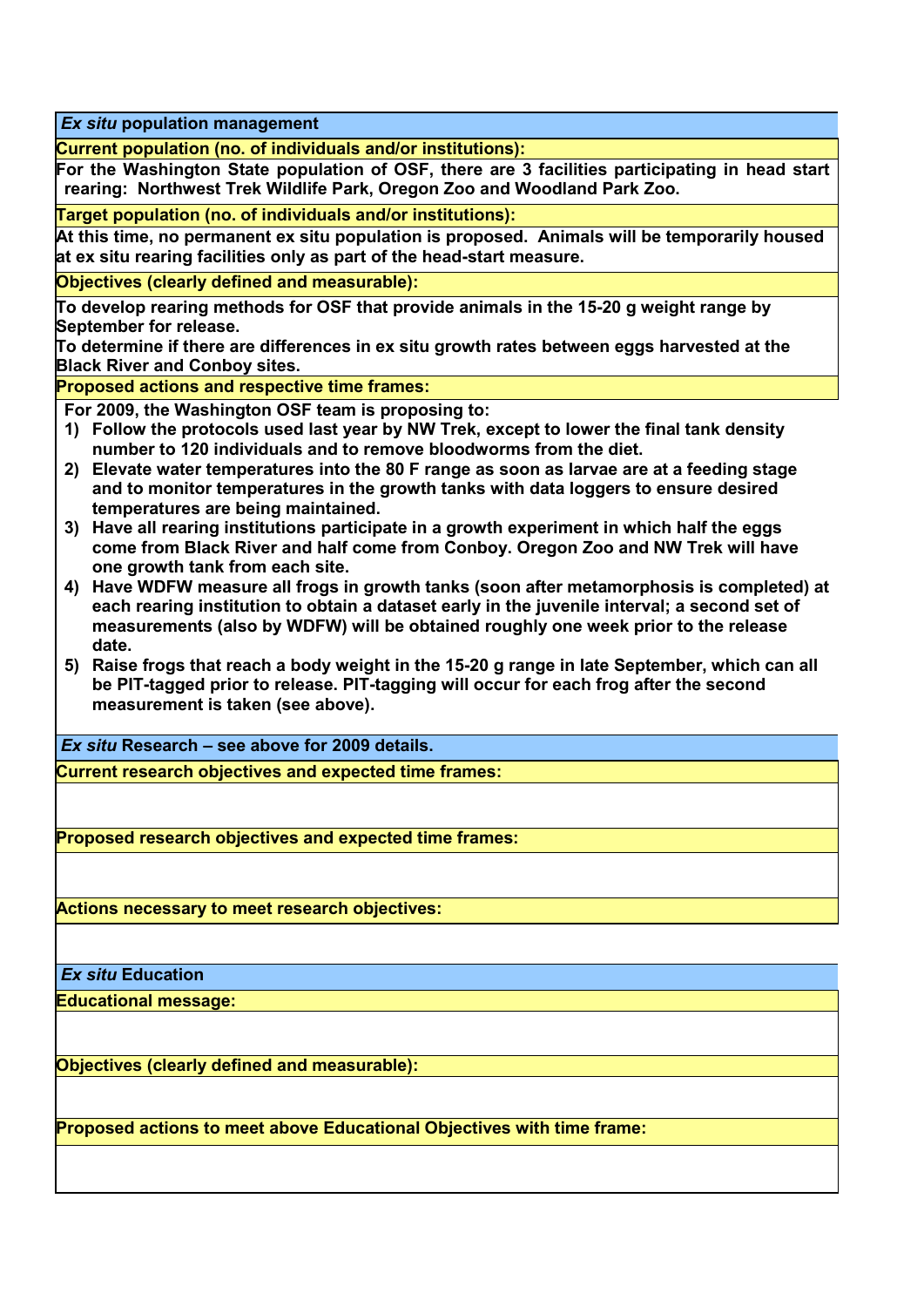**Any other information:**

**In-country/field initiatives**

**Current activities:**

**Egg mass counts are conducted each spring at each breeding area. Sampling for chytrid has been conducted in these populations (results have been negative).** 

**Objectives (clearly defined and measurable):**

**Proposed actions and respective time frames:**

**Long term goal (exit strategy):**

**The recovery plan is still in the draft phase, so recovery goals/exit strategies have not yet been defined.** 

**References – This information is being compiled as part of the draft recovery plan.** 

**Publications/reports:**

**Bibliography:**